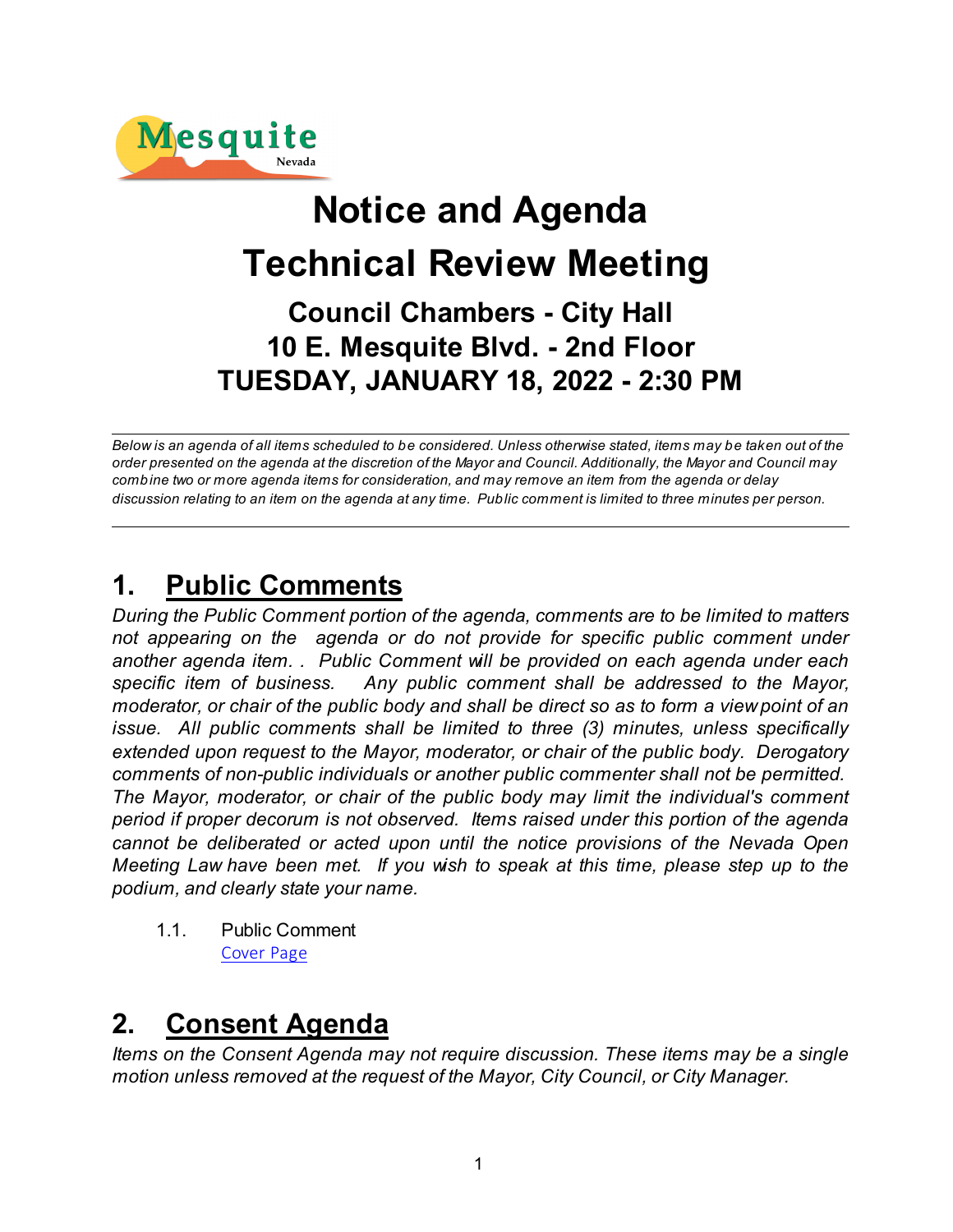2.1.. Consideration for approval of the Tuesday, January 25, 2022 Regular City Council Meeting agenda and the January 4, 2022 Technical Review Meeting minutes.

- Public Comment - Discussion and Possible Action [Cover Page](https://legistarweb-production.s3.amazonaws.com/uploads/attachment/pdf/1203207/d7f51e829f5a74b61d4ba58c7fc2e9100.pdf)

[m01-4-22 TRM.docx](https://legistarweb-production.s3.amazonaws.com/uploads/attachment/pdf/1203204/m01-4-22_TRM.pdf)

- 2.2. Consideration of approval of:
	- a) Notification of Budget Transfers
	- b) Notification of Budget Amendments
	- c) Notification of Bills Paid
	- d) Purchase Orders
	- Public Comment
	- Discussion and Possible Action

[Cover Page](https://legistarweb-production.s3.amazonaws.com/uploads/attachment/pdf/1203969/24b319808ffbabab103bda85faf87fb50.pdf)

[Check Register - City Council Agenda 12.22.21 to 1.09.22.pdf](https://legistarweb-production.s3.amazonaws.com/uploads/attachment/pdf/1203500/Check_Register_-_City_Council_Agenda_12.22.21_to_1.09.22.pdf)

[City Council - Budget Trsfrs & POS 01.25.22.pdf](https://legistarweb-production.s3.amazonaws.com/uploads/attachment/pdf/1203502/City_Council_-_Budget_Trsfrs___POS_01.25.22.pdf)

- 2.3. Monthly Financials.
	- Public Comment
	- Discussion and Possible Action [Cover Page](https://legistarweb-production.s3.amazonaws.com/uploads/attachment/pdf/1204188/1a26594584cfbbd8dc83f969d94a7b9c0.pdf)

## **3. Special Items**

- 3.1. Quarterly presentation from Clark County School District , Region 1 Superintendent RoAnn Triana.
	- Public Comment

- Discussion and Possible Action [Cover Page](https://legistarweb-production.s3.amazonaws.com/uploads/attachment/pdf/1203209/620843b5fad079e42153671950f26c9a0.pdf)

[CCSD Presentation 1-25-22.pdf](https://legistarweb-production.s3.amazonaws.com/uploads/attachment/pdf/1203208/CCSD_Presentation_1-25-22.pdf)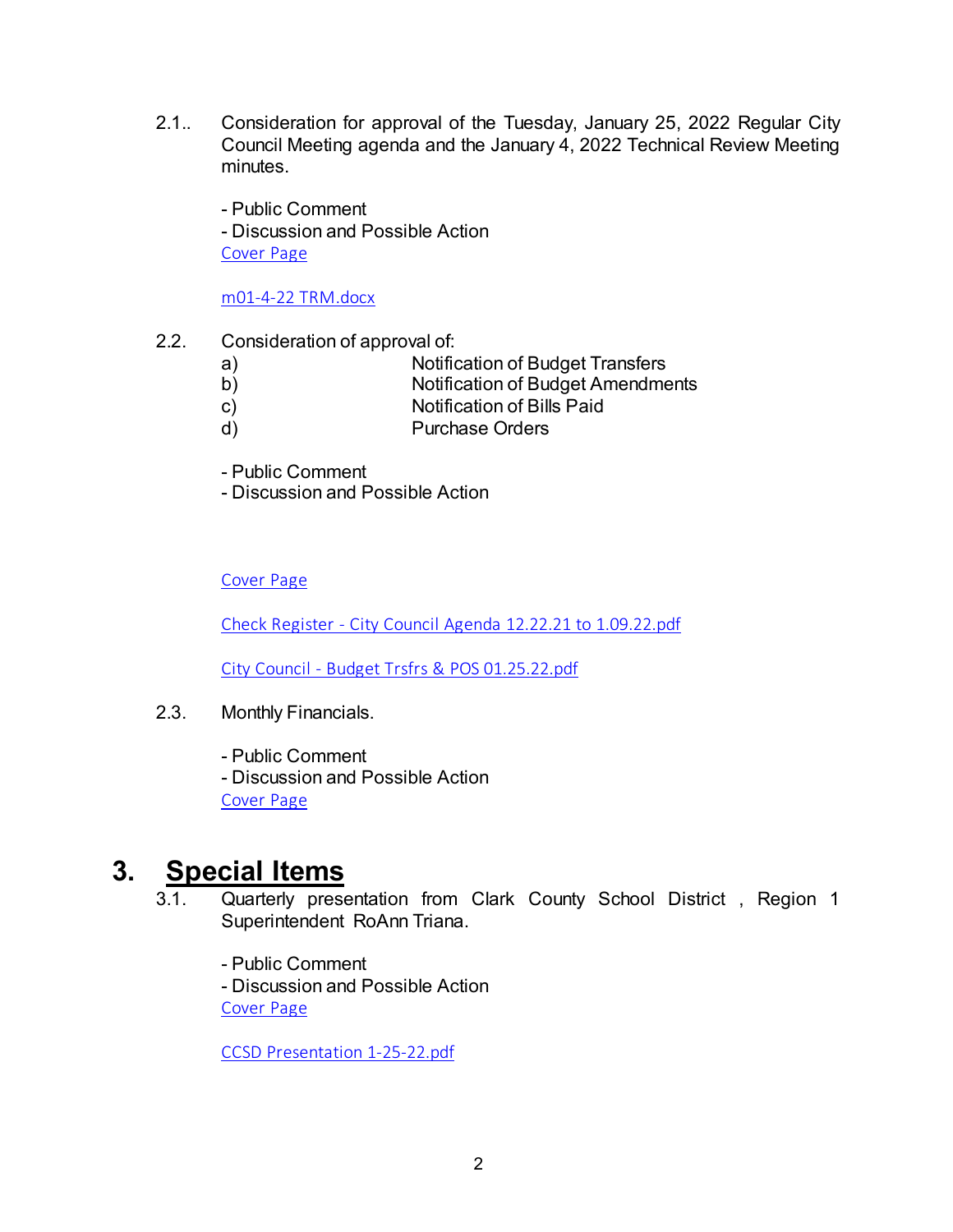## **4. Resolutions & Proclamations**

4.1. Consideration of Resolution R22-003 approving an Inter-local Agreement between Clark County, NV and the City of Mesquite for Geographic Information Systems (GIS) related data and services.

- Public Comment

- Discussion and Possible Action

[Cover Page](https://legistarweb-production.s3.amazonaws.com/uploads/attachment/pdf/1203106/cdba2c8015c57f9f21b5459dadc2cf320.pdf)

[Clark County Interlocal Resolution R22-003.pdf](https://legistarweb-production.s3.amazonaws.com/uploads/attachment/pdf/1196343/Clark_County_Interlocal_Resolution_R22-003.pdf)

[GIS-Interlocal Agreement FY23 Final.pdf](https://legistarweb-production.s3.amazonaws.com/uploads/attachment/pdf/1196344/GIS-Interlocal_Agreement_FY23_Final.pdf)

## **5. Department Reports**

- 5.1. Mayor's Comments [Cover Page](https://legistarweb-production.s3.amazonaws.com/uploads/attachment/pdf/1203110/908cd411a0d95f57adeb682030fcaa7c0.pdf)
- 5.2. City Council and Staff [Cover Page](https://legistarweb-production.s3.amazonaws.com/uploads/attachment/pdf/1203118/dbc41fe5fd836f5aa48736b094044d780.pdf)

## **6. Introduction of Bills**

- 6.1. Consideration for approval of the Introduction of Bill B22-001 to amend Mesquite Municipal Code by amending Title 9, Chapter 7, Section 9-7N-3, Section 9-7P-2, and 9-7P-3, to amend the permitted uses and conditional uses.
	- Public Comment
	- Discussion and Possible Actipon

[Cover Page](https://legistarweb-production.s3.amazonaws.com/uploads/attachment/pdf/1203129/9b10b11bb0a51e7cc606c52ca87bb76e0.pdf)

[B22-001.docx](https://legistarweb-production.s3.amazonaws.com/uploads/attachment/pdf/1202395/BILL22-001.pdf)

[Appendix A .docx](https://legistarweb-production.s3.amazonaws.com/uploads/attachment/pdf/1202396/Appendix_A_.pdf)

[Appendix B.docx](https://legistarweb-production.s3.amazonaws.com/uploads/attachment/pdf/1202397/Appendix_B.pdf)

## **7. Administrative Items**

7.1. Consideration of approval of (A) Execution of "Subdivision Settlement Participation Forms" and releases pursuant to the One Nevada Agreement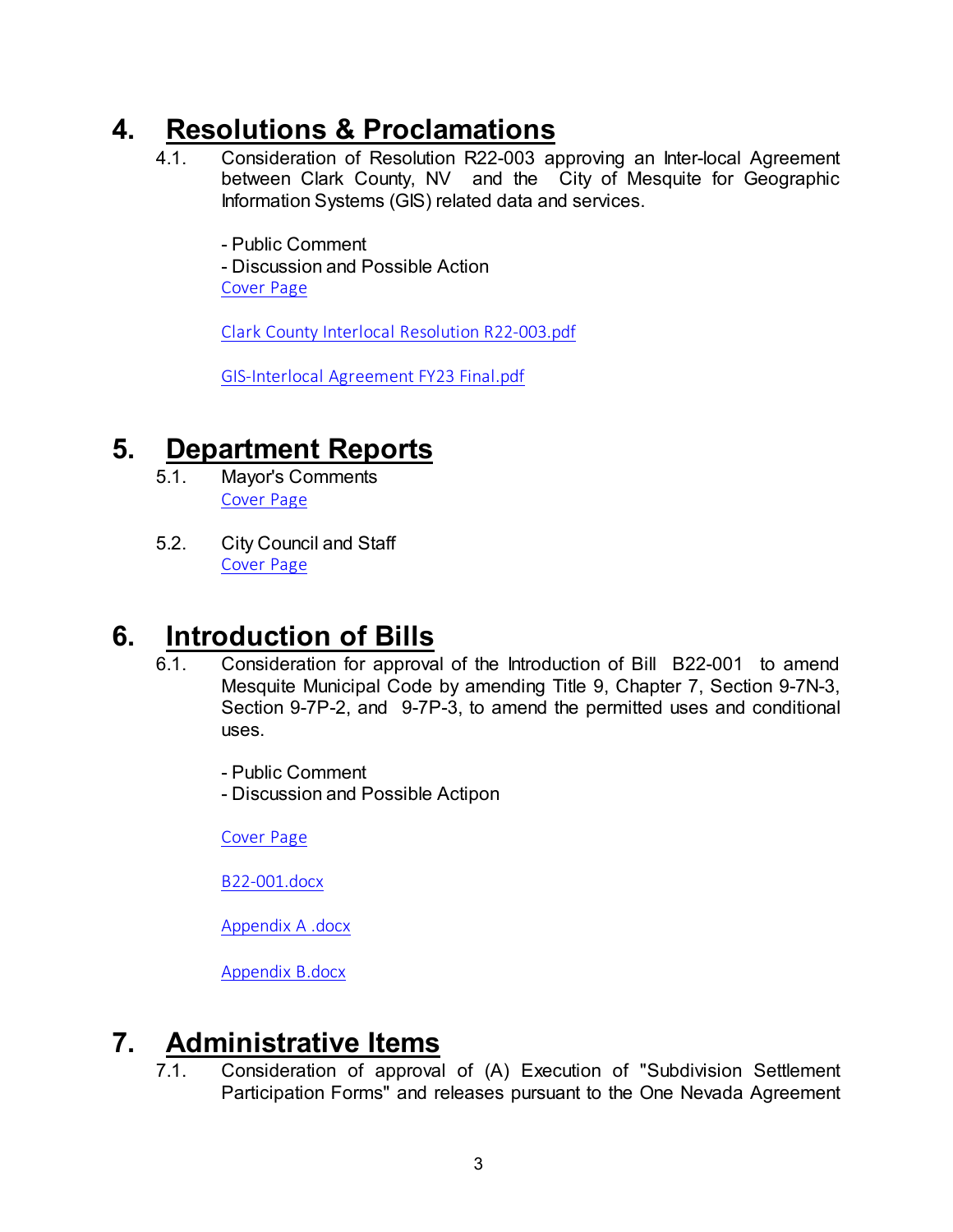on Allocation of Opioid Recoveries ("One Nevada Agreement") previously agreed upon for participation in settlements with (1) the State of Nevada and opioids distributor defendants AmerisourceBergen Drug Corporation, Cardinal Health, and McKesson as listed in Exhibit C to the One Nevada Agreement, and (2) the State of Nevada and opioid manufacturer defendant Janssen/Johnson & Johnson as listed in Exhibit C to the One Nevada Agreement; and (B) Execution of an "Amendment No. 1 to One Nevada Agreement on Allocation of Opioid Recoveries" regarding a reduction in attorney's fees to the One Nevada Agreement for purposes of these two settlements only.

- Public Hearing

- Discussion and Possible Action

[Cover Page](https://legistarweb-production.s3.amazonaws.com/uploads/attachment/pdf/1203132/54117a74fd71732832a041519254ae390.pdf)

[Amendment to One Nevada Agreement \(Final\).pdf](https://legistarweb-production.s3.amazonaws.com/uploads/attachment/pdf/1194238/Amendment_to_One_Nevada_Agreement__Final_.pdf)

[Participation Form and Release for Distributor Agreement \(Final\).pdf](https://legistarweb-production.s3.amazonaws.com/uploads/attachment/pdf/1194239/Participation_Form_and_Release_for_Distributor_Agreement__Final_.pdf)

[Participation Form and Release for Janssen-J&J Agreement \(Final\).pdf](https://legistarweb-production.s3.amazonaws.com/uploads/attachment/pdf/1194240/Participation_Form_and_Release_for_Janssen-J_J_Agreement__Final_.pdf)

## **8. Public Comments**

*After all council business has concluded, this Public Comment portion of the agenda shall be open to all viewpoint comments, including agendized items. . Any public comment shall be addressed to the Mayor, moderator, or chair of the public body and shall be direct so as to form a view point of an issue. All public comments shall be limited to three (3) minutes, unless specifically extended upon request to the Mayor, moderator, or chair of the public body. Derogatory comments of non-public individuals or another public commenter shall not be permitted. The Mayor, moderator, or chair of the public body may limit the individual's comment period if proper decorum is not observed. Items raised under this portion of the agenda cannot be deliberated or acted upon until the notice provisions of the Nevada Open Meeting Law have been met. If you wish to speak at this time, please step up to the podium, and clearly state your name.*

8.1. Public Comment [Cover Page](https://legistarweb-production.s3.amazonaws.com/uploads/attachment/pdf/1203087/bc80af921de5393151e9a0cc61f620f30.pdf)

## **9. Adjournment**

9.1. Adjournment [Cover Page](https://legistarweb-production.s3.amazonaws.com/uploads/attachment/pdf/1203192/7c56f3b07cf8438bf6149f06ba77a4480.pdf)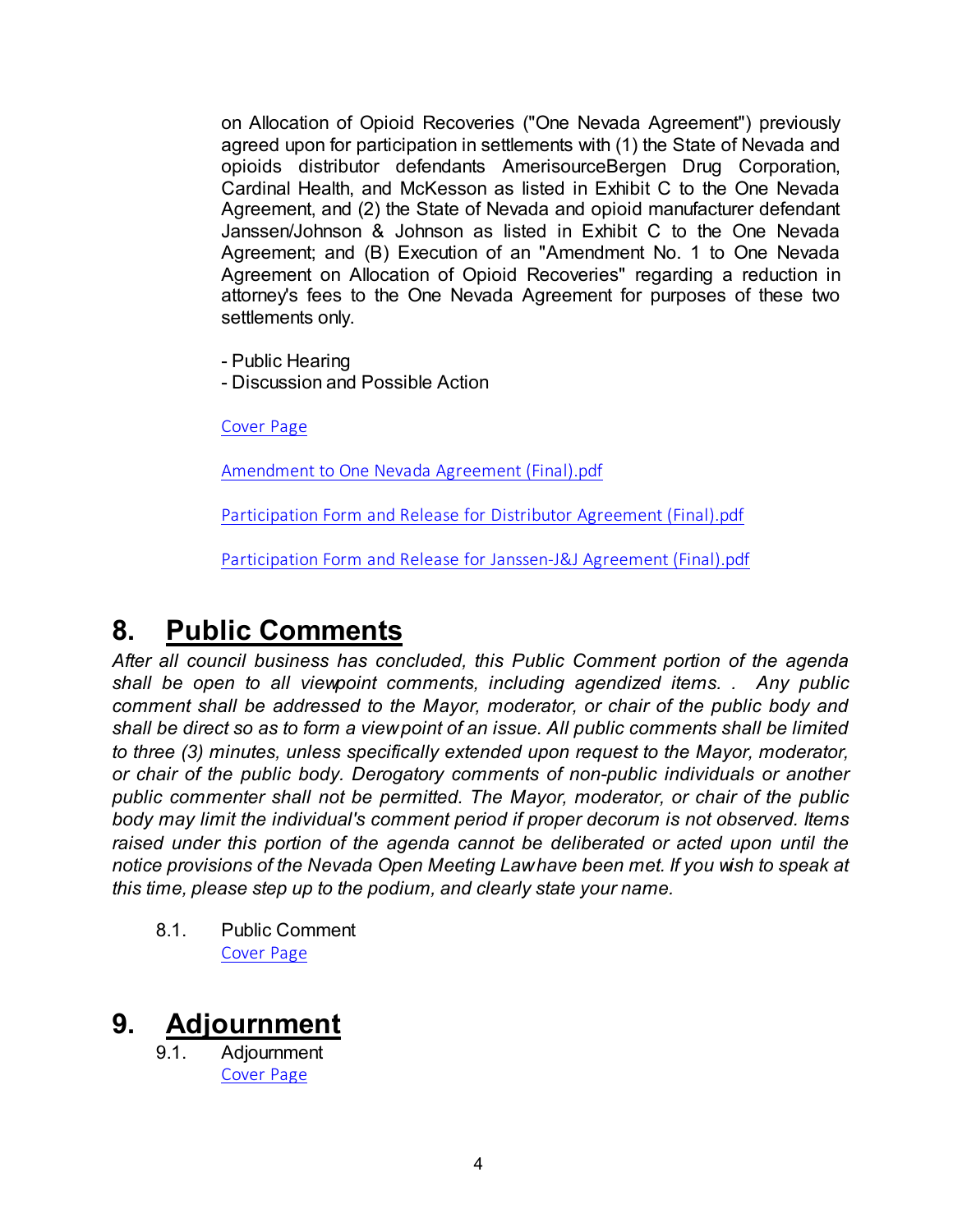*Note: Please be advised that the Standing Rules of the City Council are available for your information and posted in the bulletin board on the first floor of City Hall. The Standing Rules govern the conduct of City Council Meetings. These Standing Rules may be acted upon and utilized by the Mayor and City Council at any City Council Meeting.*

*To obtain any or all supporting materials for this Agenda, please contact the Clerk's Office at 702-346-5295.*

*Members of the public who are disabled and require special assistance or accommodation at the meeting are requested to notify the City Clerk's Office -City Hall in writing at 10 E. Mesquite Blvd., Mesquite, NV, 89027 or by calling 346-5295 twenty-four hours in advance of the meeting.*

*THIS NOTICE AND AGENDA HAS BEEN POSTED ON OR BEFORE 9:00 AM ON THE THIRD WORKING DAY BEFORE THE MEETING AT THE FOLLOWING LOCATIONS:* 

- *1. Mesquite City Hall, 10 E. Mesquite Blvd., Mesquite, Nevada*
- *2. Mesquite Community & Senior Center, 102 W. Old Mill Road, Mesquite, Nevada*
- *3. Mesquite Post Office, 510 W. Mesquite Blvd., Mesquite, Nevada*
- *4. Mesquite Library, 121 W. First North, Mesquite, Nevada*

*The agenda is also available on the Internet at<http://www.mesquitenv.gov> and [http://nv.gov](http://nv.gov/)*

### **RULES OF PROCEDURE**

### **1. Authority:**

1.1 The Mesquite City Charter Article II, Section 2.060(2), Provides that the **City** Council may adopt rules for the government of its members and its meetings; These Rules of Procedure shall be in effect upon their adoption by the Council and until such time as they are amended or new rules are adopted in the manner provided by these Rules of Procedure.

### **2. General Rules:**

2.1. **PUBLIC MEETINGS**: All meetings of the Council shall be open to the public, expect those provided in NRS 241 and 288. The agenda and backup material shall be open to public inspection in the City Clerk's Office.

2.2 **QUORUM:** A majority of the members of the Council shall constitute a quorum and be necessary for the transaction of business. If a quorum is not present, those in attendance will be named and they shall adjourn to a later time.

2.3 **MINUTES:** A written account of all proceedings of the Council shall be kept by the City Clerk and shall be entered into the official records of the Council.

2.4 **RIGHT TO FLOOR:** Any member desiring to speak shall be recognized by the chair, and shall confine his remarks to the item under consideration.

2.5 **CITY MANAGER**: The City Manager or his/her designee shall attend all meetings of the Council. The City Manager may make recommendations to the Council and shall have the right to take part in all discussions of the Council, but shall have no vote.

2.6 **CITY ATTORNEY**: The City Attorney or Deputy City Attorney shall attend all meetings of the Council and shall, upon request, given an opinion, either written or verbal, on questions of the law.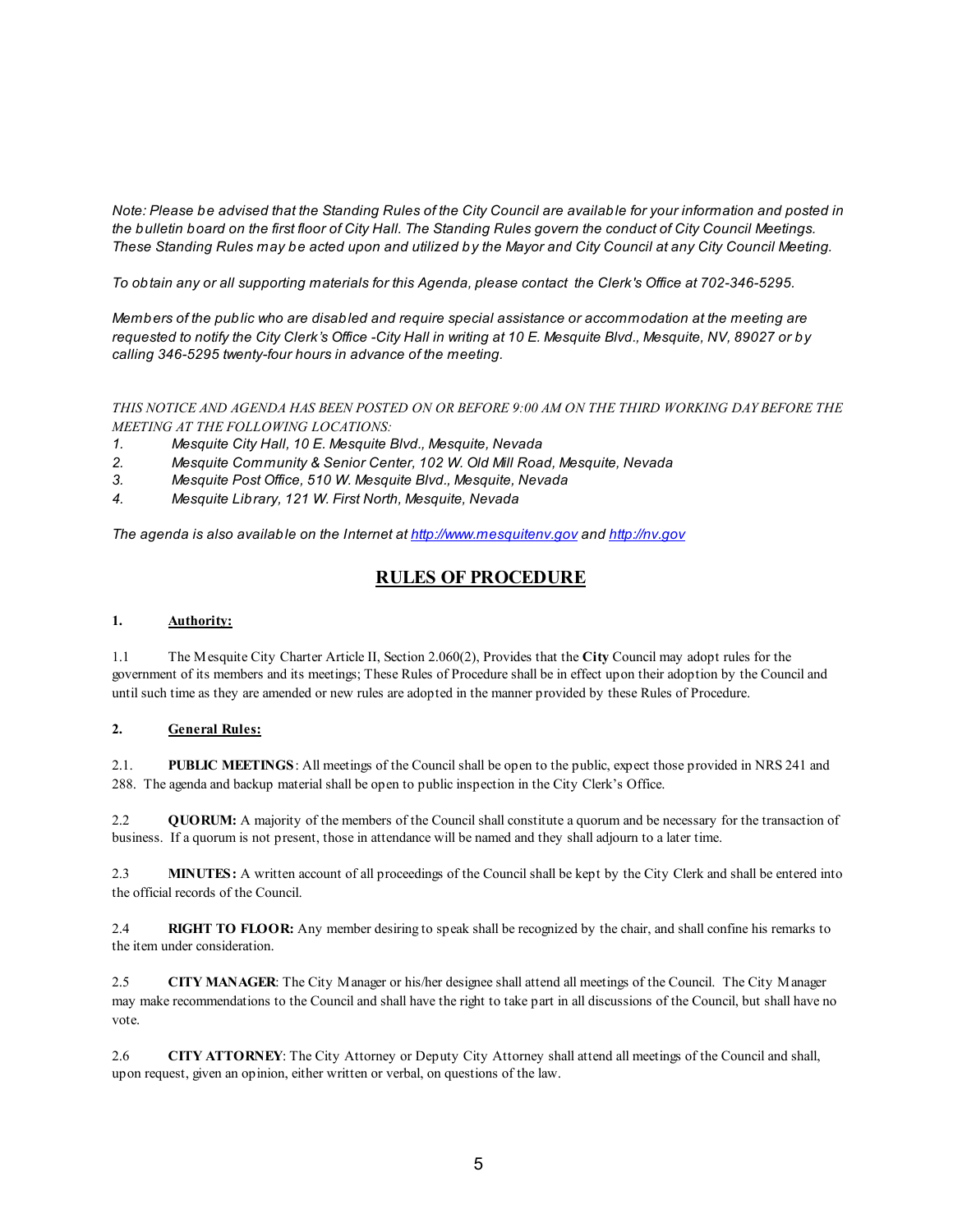2.7 **CITY CLERK**: The City Clerk or Deputy City Clerk shall attend all meetings of the Council and shall keep the official minutes and perform such other duties as required by the Council.

2.8 **OFFICERS AND STAFF:** Department heads of the City, when there is pertinent business from their departments on the Council agenda, shall attend such Council meetings upon request of the City Manager.

2.9 **RULES OF ORDER:** "Roberts Rules of Order Newly Revised" 11th Edition shall govern the proceedings of the Council in all cases, provided they are not in conflict with these rules.

### **3. Types of Meetings:**

- 3.1 **REGULAR CITY COUNCIL MEETINGS**: The City Council shall meet in regular session at 5:00 p.m. on the second and fourth Tuesday of each month. The City Council may, as it deems necessary, schedule a regular meeting on a date other than the second and fourth Tuesday of each month, in accordance with Article II, Section 2.040 of the Mesquite City Charter and the provisions of Nevada Revised Statutes ("NRS") chapter 241.
- 3.2 **TECHNICAL REVIEW MEETINGS**: Pursuant to Article II, Section 2.040(2) of the Mesquite City Charter, the City Council shall hold Technical Review Meeting at 1:30 p.m. on the first and third Tuesday of each month. The purpose of Technical Review Meetings shall be to establish the business to be heard for only the next relevant Regular City Council meeting and other matters properly related thereto.
- 3.3 **ROLE OF MAYOR**: The Mayor shall preside over both Technical Review Meetings and Regular City Council Meetings. The Mayor may decide in what order to take business from the Agenda. In the Mayor's absence, the Mayor Pro Tem shall fulfill the role of the Mayor. If both the Mayor Pro Tem and the Mayor are absent, the City Council shall choose by majority vote a temporary chair who shall fulfill the administrative duties of presiding over the City Council Meeting. Nothing in this provision shall either abridge or delegate the duties of the Mayor, Mayor Pro Tem or the City Council as provided in Article III of the Mesquite City Charter, except as to the sole issue of fulfilling administrative duties and conducting and directing business during a meeting.
- 3.4 **PLACE OF MEETINGS**: The City Council herewith designates as its Council Chambers, for the conduct of all regular meetings, the Council Chambers in City Hall located at 10 East Mesquite Boulevard, Mesquite, Nevada, or such other place as the City Council may from time to time determine.
- 3.5 **SPECIAL MEETINGS**: Special meetings of the City Council include any meeting other than its regular meetings of a quorum of the City Council not exempted from the requirements of NRS Chapter 241. Special meetings of the City Council may be called by the Mayor or a majority of the City Council in compliance with Article II, Section 2.050 of the Mesquite City Charter and the provisions of NRS chapter 241.
- 3.6 **ADJOURNED MEETINGS**: Any meeting of the City Council may be continued or adjourned from day to day by a call of the Mayor or Councilmember and ratified by a majority vote, and in accordance with an agenda noticed pursuant to NRS chapter 241, but not beyond the next scheduled regular meeting.
- 3.7 **EXECUTIVE SESSIONS**: Executive sessions, closed meetings or non-public meetings may be held in accordance with the provisions of NRS chapters 241 and 288.220.

### **4. Duties of Presiding Officer and Meeting Decorum**

4.1 **PRESIDING OFFICER:** The Mayor, when present, shall preside as Chairman at all meetings of the City Council. In the absence of the Mayor, the Mayor Pro Tern shall preside; in the absence of the Mayor and Mayor Pro Tern, the quorum of present Councilmembers shall choose a presiding officer. The Presiding Officer of any meeting of the City Council shall have the same right as any other member of the City Council to initiate a motion, question or debate. The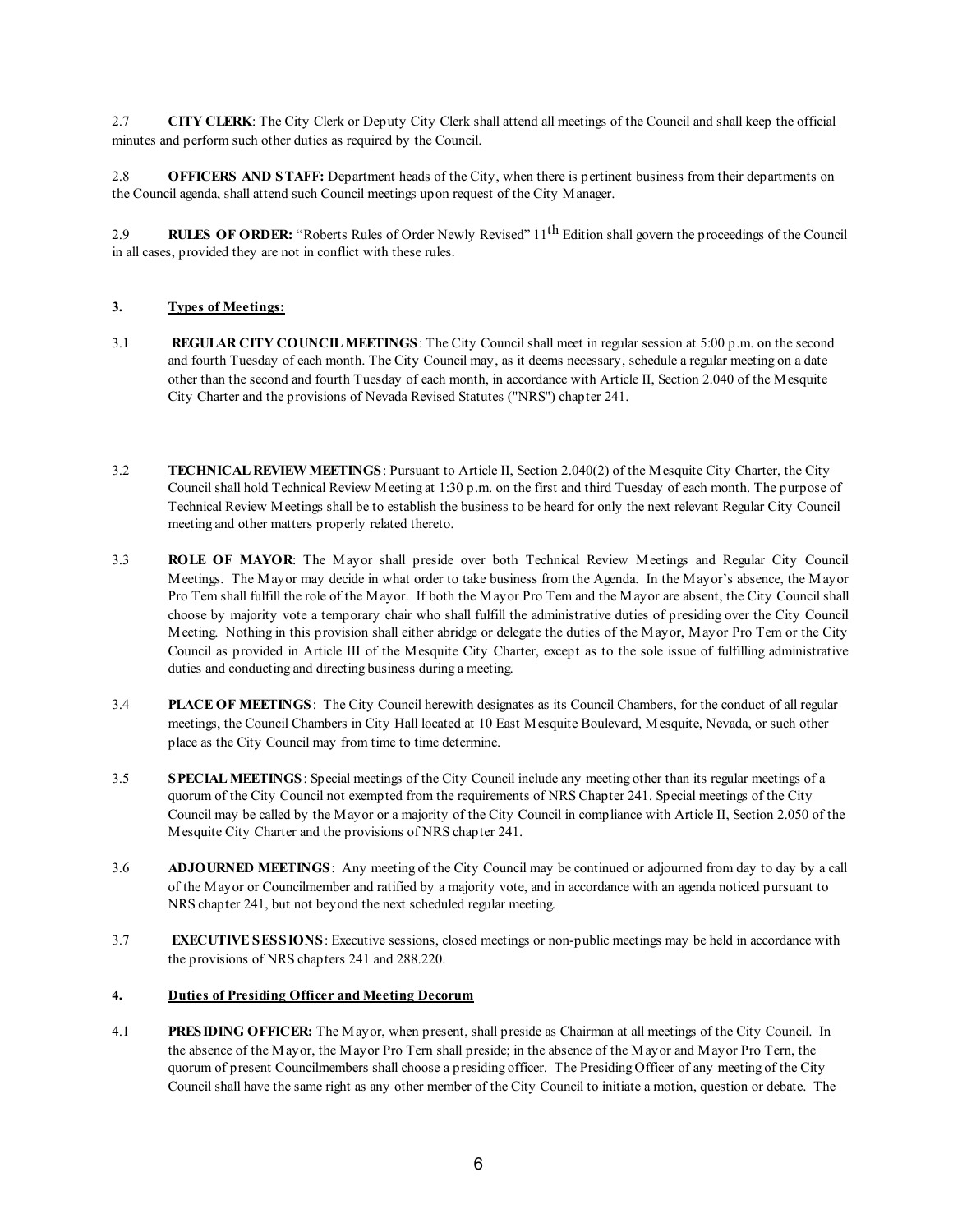Presiding Officer shall preserve order and decorum, and confine Councilmembers in debate to the question under discussion.

- 4.2 **COUNCIL VOTE**: Unless a roll call vote is requested or necessitated due to a malfunction of the electronic vote system, the vote on any motion, resolution or ordinance shall be cast electronically and displayed for public view.
- 4.3 **DECORUM OF THE DAIS:** During meetings, all persons present shall assist in preserving order and decorum by limiting conversation and the use of cellular devices that may delay or interrupt the proceedings.
- 4.4 **POINTS OF ORDER:** Any Councilmember may at any time raise a point of order objection as appropriate by stating the phrase "Point of Order." The Councilmember shall be afforded the opportunity to explain his or her point of order objection to the Mayor. The Mayor shall rule on the point of order. The Mayor may seek advice from the City Clerk in ruling upon any point of order. If the Mayor's ruling is against the Council member's call for the Point of Order, a vote of the Council may be requested.

### **5. Order of Business and Agenda**

5.1 **AGENDA:** The order of business of each meeting shall be as contained in the agenda in accordance with NRS 241 prepared by the City Clerk and approved by the City Manager. The agenda shall be delivered to members of the Council at least three (3) working days preceding the meeting to which it pertains.

5.2 **SPECIAL INTEREST/PRESENTATION ITEMS**: Unless otherwise approved by the City Manager, and in order to provide for the effective administration of City Council business, a maximum of four (4) items of special interest or presentation shall be scheduled on one agenda. Special Interest/Presentation items must appear on the agenda and it is not appropriate for presentations to be made during the public comment portion of the meeting.

### **6. Voting**

6.1 All voting procedures shall be in accordance with Parliamentary Authority.

6.2 **POINT OF INFORMATION:** This is a request by a Council member, directed to the Presiding Officer or appropriate individual for information relevant to the pending item. A Point of Information takes precedence over a main motion, is not debatable, is not amendable, is not superseded by other motions, and is ruled on for appropriateness by the Presiding Officer.

6.3 **ABSTENTIONS:** A member may abstain from voting for any reason s/he deems appropriate.

6.4 **FAILURE OF AFFIRMATIVE MOTION:** The failure of a motion calling for affirmative action is not the equivalent of the passage of a motion calling for the opposite negative action. The failure of such affirmative motion constitutes no action.

6.5 **FAILURE OF NEGATIVE MOTION**: The failure of a motion calling for a negative action is not the equivalent of the passage of a motion calling for the opposite affirmative action. The failure of such a negative motion constitutes no action.

6.6 **LACK OF PASSAGE OF A MOTION:** In some instances (maps in particular, per NRS) lack of passage of a motion may result in the item being "deemed approved." In other instances no action may result in confusion and complication for the applicant. In all cases the City Council will strive to achieve a decision or action.

### **7. Citizens' Rights**

7.1 **ADDRESSING THE CITY COUNCIL:** Any person desiring to address the Council by oral communication can do such during Public Comments (at the beginning and closing of the meeting), or on a particular item on the agenda.

7.2 **TIME LIMIT:** Each person addressing the Council shall step to the microphone, shall give his/her name in an audible tone of voice for the record and, unless further time is granted by the Presiding Officer, shall limit the time of his/her comments to three (3) minutes.